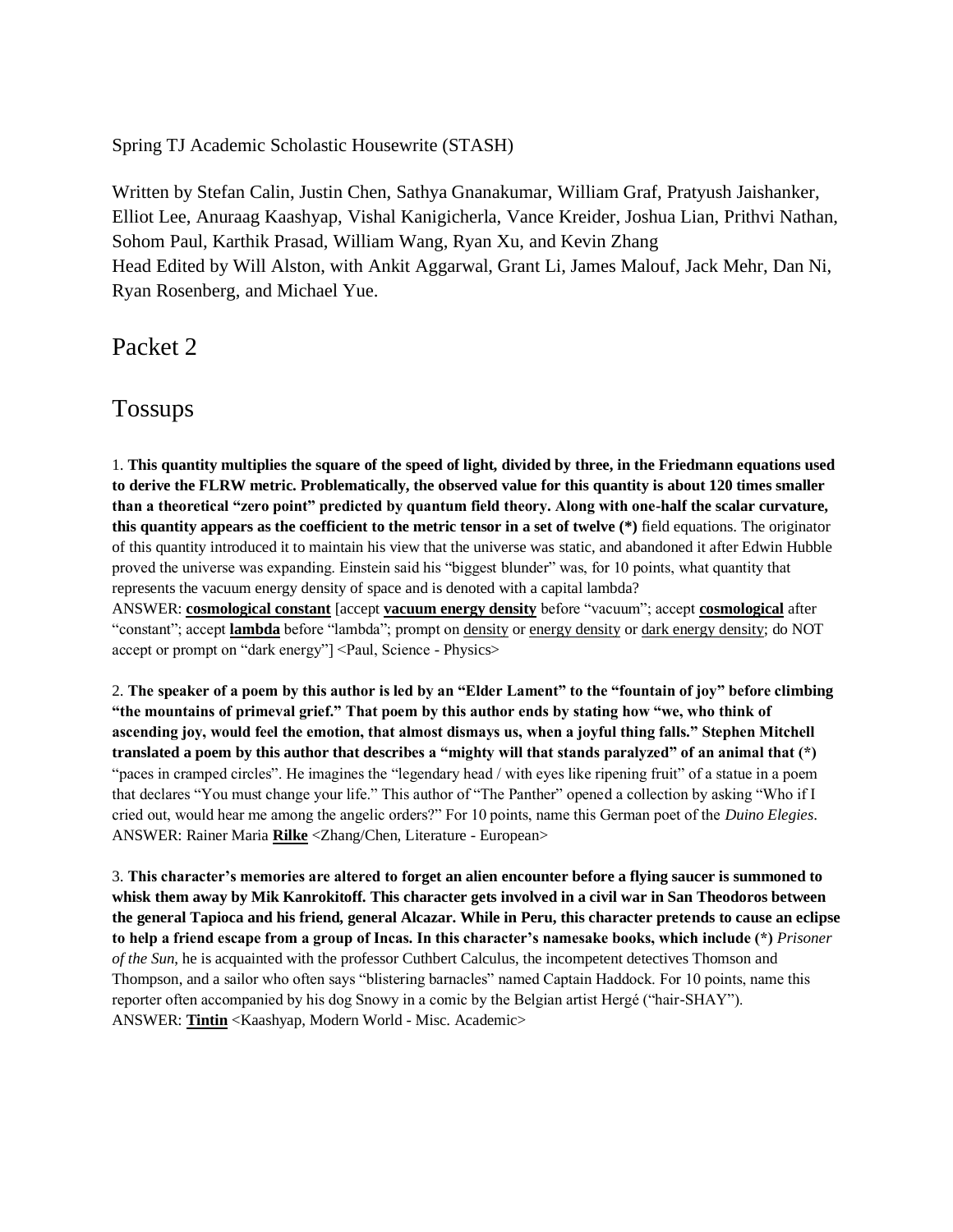4. **One of these objects called the Alta was designed by Oscar Niemeyer in collaboration with his daughter. One of these objects produced by Knoll, Inc. reflects an ancient Roman curule design and was first displayed in the Villa Tugendhat. Eero Aarnio designed some of these objects named for bubbles and balls. Lilly Reich and Mies van der Rohe collaborated on one of these first featured in a (\*)** Barcelona pavilion. The TV show *Star Trek* featured a "tulip" one designed by Eero Saarinen. Herman Miller's Aeron one of these objects is often touted for its ergonomics and is commonly used in offices. For 10 points, name these pieces of furniture, which come in lounge and arm types.

ANSWER: **chair**s [accept lounge **chair**s; accept arm **chair**s] <Kanigicherla, Fine Arts - Other>

5. **In a political cartoon, a headless man hands a holder of this position an axe and says "you might need this, Artie." A holder of this position supposedly nicknamed Treasurer Peter Costello "Thallium" before referring to him as a "slow-acting dope." Another holder of this position was first elected with his country's "United" party and championed his country's neglected middle class as the backbone of his country in speeches named for "The (\*)** Forgotten People." A constitutional crisis erupted in 1975 when Governor-General John Kerr dismissed Gough Whitlam from this position. Held by Harold Holt and Robert Menzies, for ten points, name this position, which serves as the head of government of a country down under.

ANSWER: **P**rime **M**inister of **Australia** [prompt on Prime Minister or PM] <Lee, History - Misc>

6. **This character observes a "fair Creature" admiring her reflection in the water but flees after a pair of golden scales appear in the sky. Nature is heard "sighing through all her works" after this figure flatters a woman and recounts how he learned to speak. This figure laments "farewell, happy fields, where joy forever dwells" after Abdiel renounces him. This figure shapeshifts into a toad to whisper to a (\*)** sleeping woman. Mammon commands Mulciber to design a city called Pandaemonium for this figure, who is turned into a snake for tempting a couple to eat from the Tree of Knowledge. For 10 points, name this figure who declares "better to reign in Hell than serve in Heaven" in *Paradise Lost*.

ANSWER: **Satan** [accept **Lucifer**; prompt on the Devil or alternate names like Mephistopheles or Beelzebub] <Kaashyap, Literature - British>

7. **Choosing a lower value for this quantity to prevent overfitting is commonly done using LASSO regression, which introduces a shrinkage penalty. When doing principal component analysis, you specify a desired lower value of this quantity for your model, which can help avoid a "curse" named for it. The value of this quantity for the image and the kernel of a linear map sums to the value of this quantity for the map by the (\*)** ranknullity theorem. For a linear regression, it is the number of independent variables used. The number of elements in a basis equals this quantity for the vector space spanned by the basis. For 10 points, name this minimum number of coordinates needed to specify a point's location in space which, in Euclidean geometry, equals three. ANSWER: **dimension**s [or **degrees of freedom**, or **rank**; accept curse of **dimensionality**; accept **number of features** or **number of variable**s before "number of variables"] <Calin, Science - Math>

8. **A hemp rope with paper streamers is used to denote the entrances to these locations. These structures are often flanked by stone lion-dogs sculpted to make their namesake noises. One can often buy amulets for traffic safety and healthy pregnancies in these places, which feature ladled water to rinse one's hands and mouth. Visitors to these places traditionally clap twice after concluding a (\*)** prayer. Visitors can hang up *ema*, picture-horses on which they can note any of their wishes, or draw a lot which relates their luck, ranging from great curse to great blessing. One of these structures is said to house three imperial regalia and is rebuilt every 20 years. For 10 points, name these Japanese structures that are often built with vermilion torii, said to house *kami*. ANSWER: **Shinto shrine**s [or **Shinto temple**s; or **jingu**; or **jinja**; or *shinsha*; or *gongen*; or *gongu*; or *jingu*; or *mori*; or *myojin*; or *myosha*; or *taisha*; or *ubusuna*; or *yashiro*; prompt on shrines or temples or synonyms; do NOT accept "Buddhist temples" or "*otera*" at any point ] <Kanigicherla, Belief - Religion>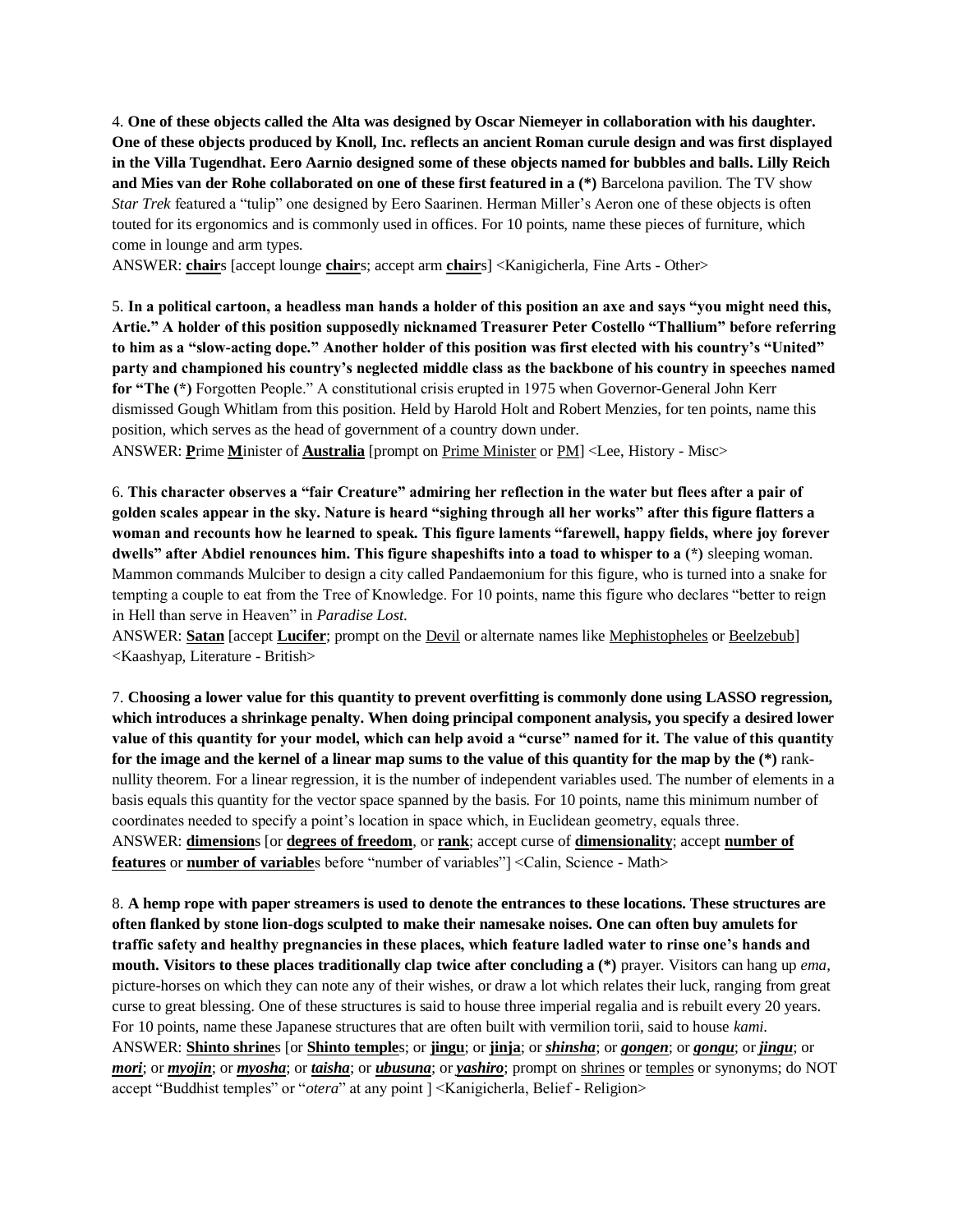9. **At the beginning of one novel, a soldier from this family recalls how his father unearthed a suit of armor while hunting for gold with a pair of magnetic ingots. A member of this family invites Mr. Herbert to lunch after he lands in a hot-air balloon while the blood of a man in this family trickles across town after he is mysteriously shot. This family's home is washed away by four years of rain after a (\*)** pig-tailed child is born to one of seventeen sons who are all named Aureliano. The gypsy Melquiades sells ice to this family's patriarch, José Arcadio, who establishes the town of Macondo. For 10 points, name this central family in Gabriel Garcia Marquez's *One Hundred Years of Solitude.*

ANSWER: **Buendía**s [or **Buendía** family] <Chen, Literature - World>

10. **An overture to one of this composer's operas begins with the violins rushing down an F-major-pentatonic scale before the strings begin a fast fugue. An E-flat-major theme performed by two harps represents Lumír's song, evoking the title castle, in the first section of a cycle of pieces by this composer. A string quartet by this composer features a second-movement polka and a fourth movement containing a high violin (\*)** E to represent his deafness. This composer of a quartet subtitled "From My Life" included "Vyšerhad" ("vee-SHAREhod") in an epic six-part cycle of symphonic poems. For 10 points, name this Czech composer of *The Bartered Bride* whose work *Má vlast* also contains "The Moldau."

ANSWER: Bedrich **Smetana** <Kreider, Fine Arts - Auditory>

11. **The Chuvash people claim descent from a group of these people who settled on the Volga river. A popular Gnostic heresy that originated among these people held that Satan created the world and that the cross was evil and was called Bogomilism. An empire ruled by these people included a school at Preslav where the Cyrillic alphabet was developed. The emperor (\*)** Nikephoros I had his skull turned into a silver cup after he was killed by some of these people at the battle of Pliska, at which their leader was Krum. These people were defeated at the Battle of Kleidion, after which 15,000 prisoners were blinded by Basil II, who was nicknamed for "slaying" them. For 10 points, the country named for what people has its capital at Sofia? ANSWER: **Bulgar**s [or **Bulgarian**s, prompt on Turks before "Gnostic"] <Kaashyap, History - European>

12. **The Groningen Protocol provides guidelines for when this action is appropriate for infants. Phillip Nitschke has attracted international criticism for marketing a sleek pod intended for performers of this action. A gold-medal-winning Belgian paralympic athlete, Marieke Vervoort, completed this action in October 2019. A list of methods of of performing this action is provided by the (\*)** Peaceful Pill organization. The case of Aruna Shanbaug, a nurse left in a permanently vegetative state after being raped, led India's supreme court to legalize this action. Significant controversy in bioethics surrounds, for 10 points, what action whose legalization is advocated for by the "Right to Die" movement, and which involves intentionally ending life to prevent suffering?

ANSWER: **euthanasia** [or **assisted suicide**; prompt on suicide] <Prasad, Modern World - CE>

13. **Intron A improves stability in one type of these substances that uses rabbit beta-globulin as a polyadenylation sequence. Adenovirus is attractive for its use as a vector in the "subunit" variety of these substances. Precipitated aluminum hydroxide and CpG are examples of adjuvants added to these substances to increase the potency of (\*)** inactivated ones that may require additional "boosters." Attenuated versions of these substances are considered "live." The preservative thimerosal was phased out from use in examples of these substances such as DTaP. A rejected *Lancet* paper by Andrew Wakefield claimed that these substances caused autism. For 10 points, name these preparations that provide acquired immunity using weakened versions of viruses. ANSWER: **vaccine**s [accept DNA **vaccine**s; accept subunit **vaccine**s; accept RNA **vaccine**s; accept inactivated **vaccines**; accept attenuated **vaccines** or live **vaccines**; prompt on inoculations] <Calin, Science - Biology>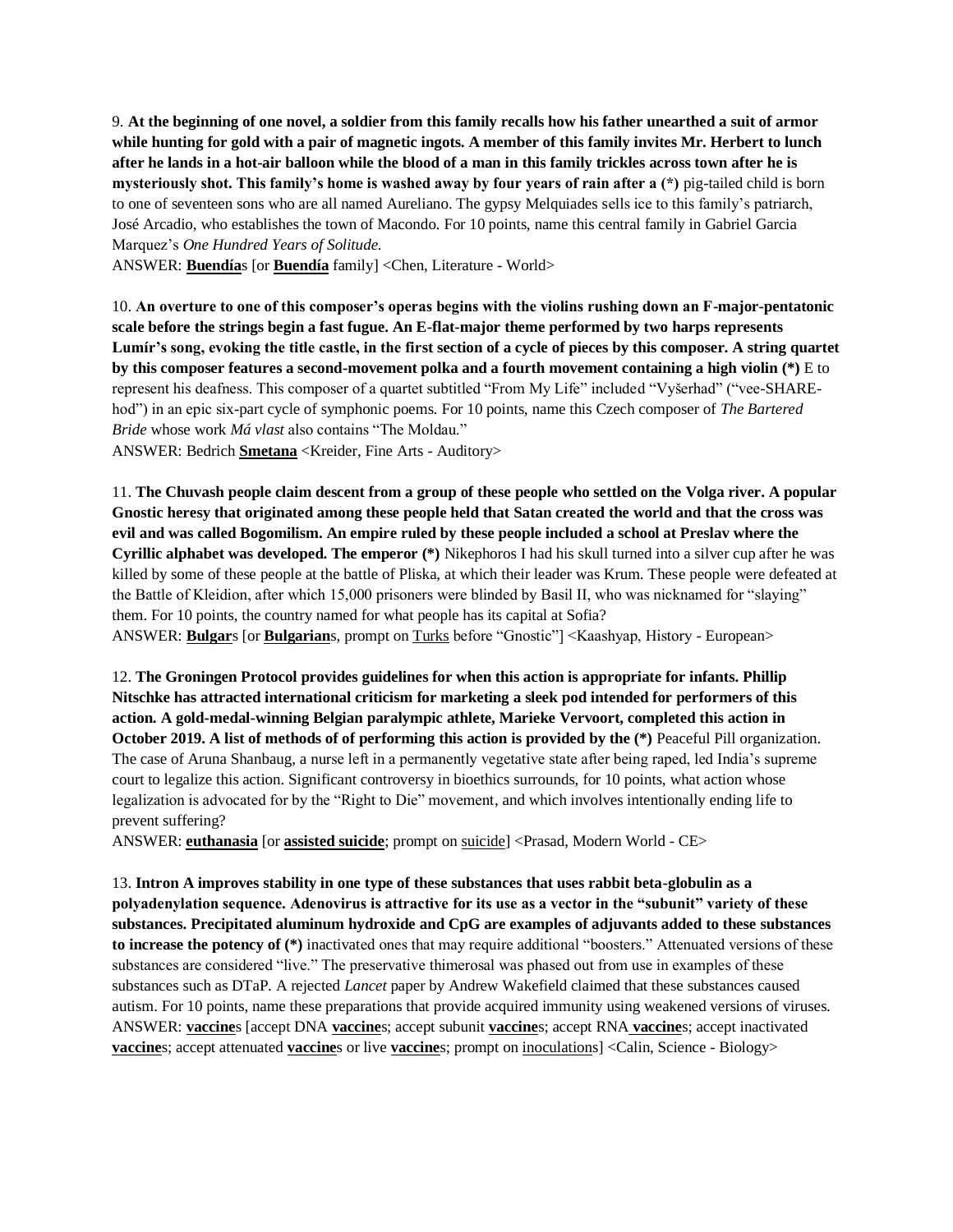14. **A telegram message sent during this war reading "weather today fine but high waves" became a common phrase in a participating country. A priest was killed after the cruiser** *Aurora* **was hit by friendly fire during an incident in this war. During a battle in this war, an admiral communicated to his fleet by raising the 'Z' flag. The United Kingdom almost joined this war after one side's navy fired on fishing trawlers in the (\*)**  Dogger Bank incident. Theodore Roosevelt won a Nobel Peace Prize for negotiating an end to this conflict at the Treaty of Portsmouth. For 10 points, name this war in which Japan established itself as a world power by defeating a European nation.

ANSWER: **Russo-Japanese** War <Kaashyap, History - World>

15. **Rudi Dornbusch postulated that high volatility in these quantities was caused by them "overshooting" when compared to sticky prices. The "spot" values of these quantities are related to their "forward" values by the condition of interest rate parity. Attempting to mitigate fluctuations in these quantities due to speculation is the goal of a Tobin tax. These quantities normalize long run according to the theory of (\*)** purchasing power parity, which reflects their "real" as opposed to "nominal" variety. China has been repeatedly accused of manipulating these quantities to boost exports. "Pegging" to the U.S. dollar is one way of stabilizing, for 10 points, what quantities, which are the amount of one currency that can be traded for another?

ANSWER: **exchange rate**s [prompt on currency strength or currency value or the strength or value of a specific currency] <Mukherjee, Thought - Social Science>

16. **This figure is granted super strength in an episode in which he steals a team of fine horses and intimidates a weeping deity into fleeing to Dione ("dye-OH-nee"). In the** *Aeneid***, this figure, whom Aeneas calls "greatest of the Greeks," urges Turnus to make peace with Aeneas and refuses to fight on either man's side. In the**  *Iliad***, this son of Tydeus has an** *aristeia* **in which he kills Pandarus and crushes the hip of Aeneas with a rock. With (\*)** Odysseus, this king of Argos steals the horses of Rhesus and the Palladium. Athena aids this character in wounding both Ares and Aphrodite on the same day and driving them from the battlefield. For 10 points, name this Trojan War hero who shares his name with the owner of a group of flesh-eating mares. ANSWER: **Diomedes** <Kaashyap, Belief - Mythology>

17. **A woman frantically urges this character to pray as he recounts being "buried alive" in the penitentiary as a young man. This man insists that his father died of the flu and snarls that Jesus threw "everything off balance" by raising the dead. While driving his "battered, black hearse," this man stops to help fix a car and recoils from an old lady who would have been decent if had there been someone to (\*)** "shoot her every minute of her life." This character orders his accomplice Bobby Lee to take Bailey and his children into the woods and picks up the cat Pitty Sing after shooting the grandmother. For 10 points, name this fugitive who kills the family in Flannery O'Connor's "A Good Man is Hard to Find".

ANSWER: The **Misfit** <Xu, Literature - American>

18. **The plaintiff in this case submitted a handwritten writ of certiorari after researching in a prison library. Precedent from** *Powell v. Alabama* **was cited in this case, which overturned the "special circumstance" requirement set in** *Betts v. Brady* **in which this case's majority opinion writer, Hugo Black, had dissented. Future Supreme Court Justice Abe Fortas was appointed to represent the plaintiff in this case, who was arrested in Panama City, (\*)** Florida for breaking into a pool hall. This case incorporated the Sixth Amendment, which provides defendants with a right to counsel. For 10 points, name this 1963 Supreme Court case that required states to provide a lawyer to defendants who could not afford one.

ANSWER: **Gideon** v. **Wainwright** [accept either underlined portion] <Jaishanker, History - American>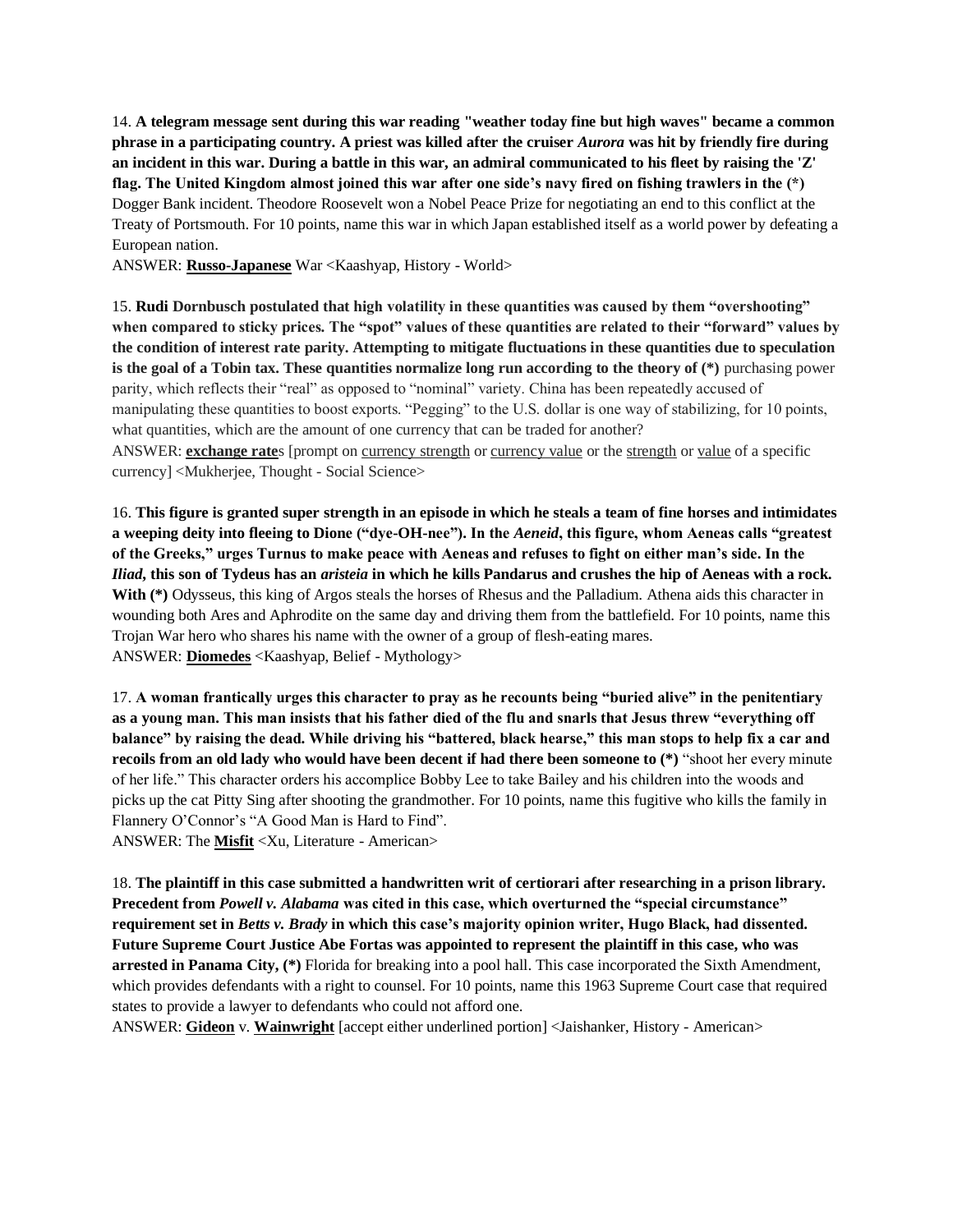19. **When transport properties are stronger than predicted by this equation, they have super-A behavior and the VTF equation may be used. The Bell–Limbach model takes into account tunneling and isotope effects when analyzing this equation. One modification of this equation uses** *K***-sub-***b* **times temperature all over Planck's constant. That equation uses (\*)** delta-G-double-dagger instead of a similar variable and is named for Eyring. A linear graph is acquired when the natural log of *k* is plotted against 1/*T* using this equation. In this equation, the product of steric factor and the collision frequency gives the pre-exponential factor which is multiplied by *e* to the minus *E-a* over *RT*. For 10 points, name this kinetics equation that calculates reaction rate. ANSWER: **Arrhenius** equation <Calin, Science - Chemistry>

20. **Erwin Panofsky used the phrase "paysage moralisé" to describe how the landscape of this painting is divided between a dimly lit forest with two hares on the left and a church on the right. A pair of lovers sit among sheep as a hunting scene unfolds in this painting which features a large castle emerging in the distance on the left. A carving of a man being lashed appears on a marble frieze in this painting, in which a woman with gloves leans on a bowl while another figure raises a jar of burning (\*)** incense**.** Cupid dips his arm into a sarcophagus filled with water between the central figures of this painting, one of whom wears a white dress while the other is exposed. For 10 points, name this Titian painting titled for two aspects of Venus. ANSWER: *Sacred and Profane Love* [or *Amor Sacro e Amor Profano*] <Calin, Fine Arts - Visual>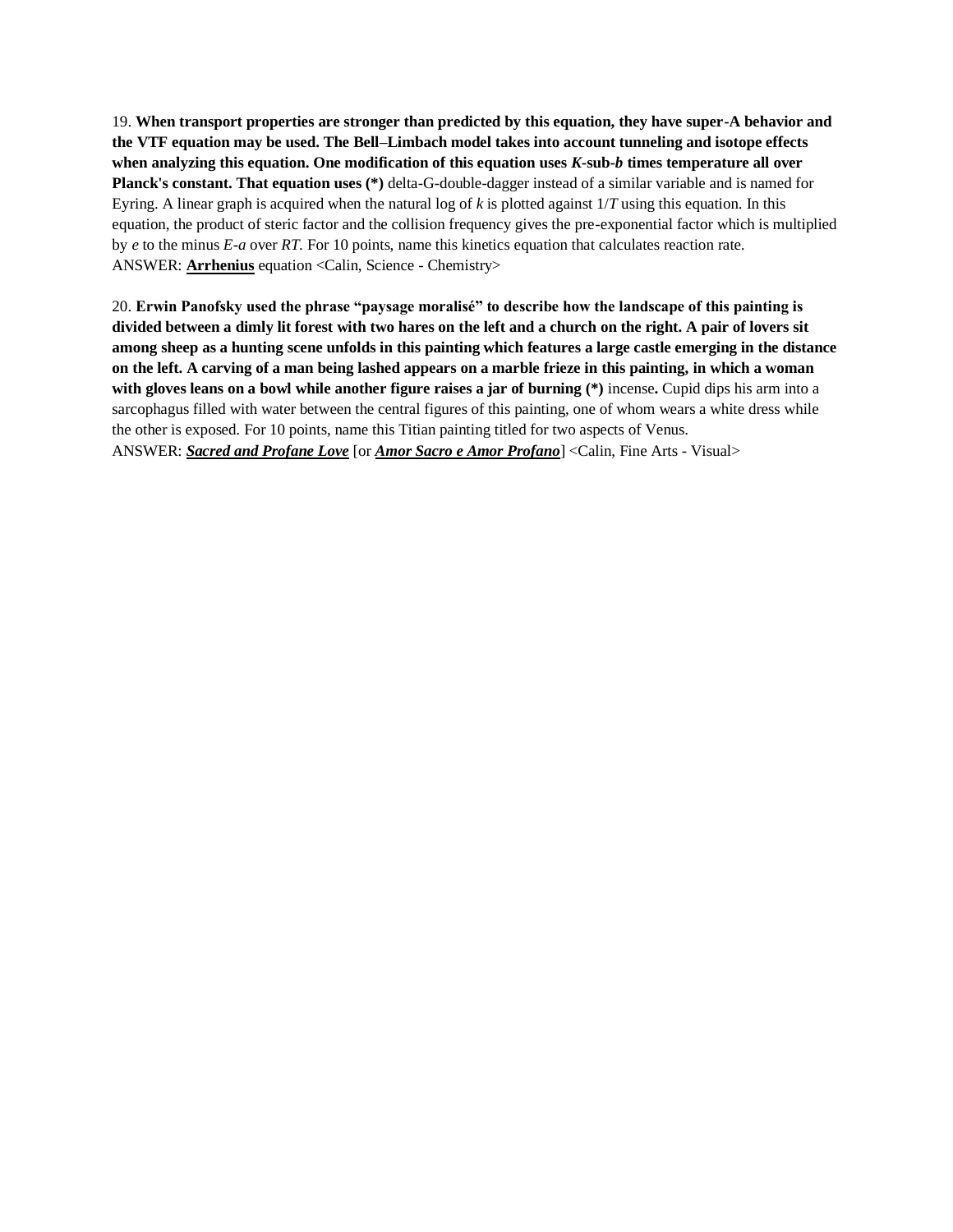# Bonuses

1. For 10 points each, answer the following about Democratic party fundraising for the 2020 election: [10] This financier self-funded a campaign which, despite paying Instagram influencers and buying over \$400 million in TV commercials, failed to win any state's primary. He then dropped out after Super Tuesday. ANSWER: Michael (Mike) **Bloomberg**

[10] Bernie Sanders was the only major candidate without a super PAC funding his campaign, relying entirely on small donors. In a December 2019 fundraising video, Bernie Sanders said this 9-word phrase, calling for the public to donate to his campaign, which has since become memetic. Please give the exact phrase - you have 10 seconds. ANSWER: "**I am once again asking for your financial support**"

[10] One of the major contributors to Joe Biden's campaign was this PAC, founded by GOP strategists, political consultants, and neoconservatives who are dissatisfied with Trump. It is named for a Republican president. ANSWER: The **Lincoln Project** <Jaishanker, Modern World - CE>

2. A work in this building depicts a crowd of people gesturing wildly as Jesus raises the dead Lazarus, who is wrapped tightly in sheets. For 10 points each:

[10] Name this chapel located in Padua named for a banking family. The walls of this chapel contain a fresco cycle noted for its lapis lazuli skies and rocky landscapes.

ANSWER: **Scrovegni** Chapel [or **Arena** Chapel]

[10] The Scrovegni Chapel was painted by this proto-Renaissance artist whose Ognissanti ("on-yee-SAHN-tee") Madonna represents an early shift towards naturalism.

ANSWER: **Giotto** di Bondone

[10] In a fresco from the Scrovegni Chapel, this man appears in gold robes as he betrays Jesus with a kiss. ANSWER: **Judas** <Nathan, Fine Arts - Visual>

3. In one story, the chimney-sweep J.P. narrates the failure of his abusive marriage with Roxy to a group of people who suffer from this condition. For 10 points each:

[10] Name this condition. The narrator of the short story "Where I'm Calling From" tries to recover from this condition while staying at "Frank Martin's Drying-Out Facility."

ANSWER: **alcoholism** [accept equivalent descriptions like **drinking problem**; prompt on addiction with "to what?"]

[10] This American writer drew on his own struggle with alcohol to write short stories such as "Where I'm Calling From." Terri, Mel, Laura, and Nick sit around drinking in this man's short story "What We Talk about When We Talk About Love."

ANSWER: Raymond **Carver**

[10] In "Where I'm Calling From", the narrator can only remember reading this author's story "To Build a Fire." This author also wrote *The Call of the Wild.* 

ANSWER: Jack **London** <Xu, Literature - American>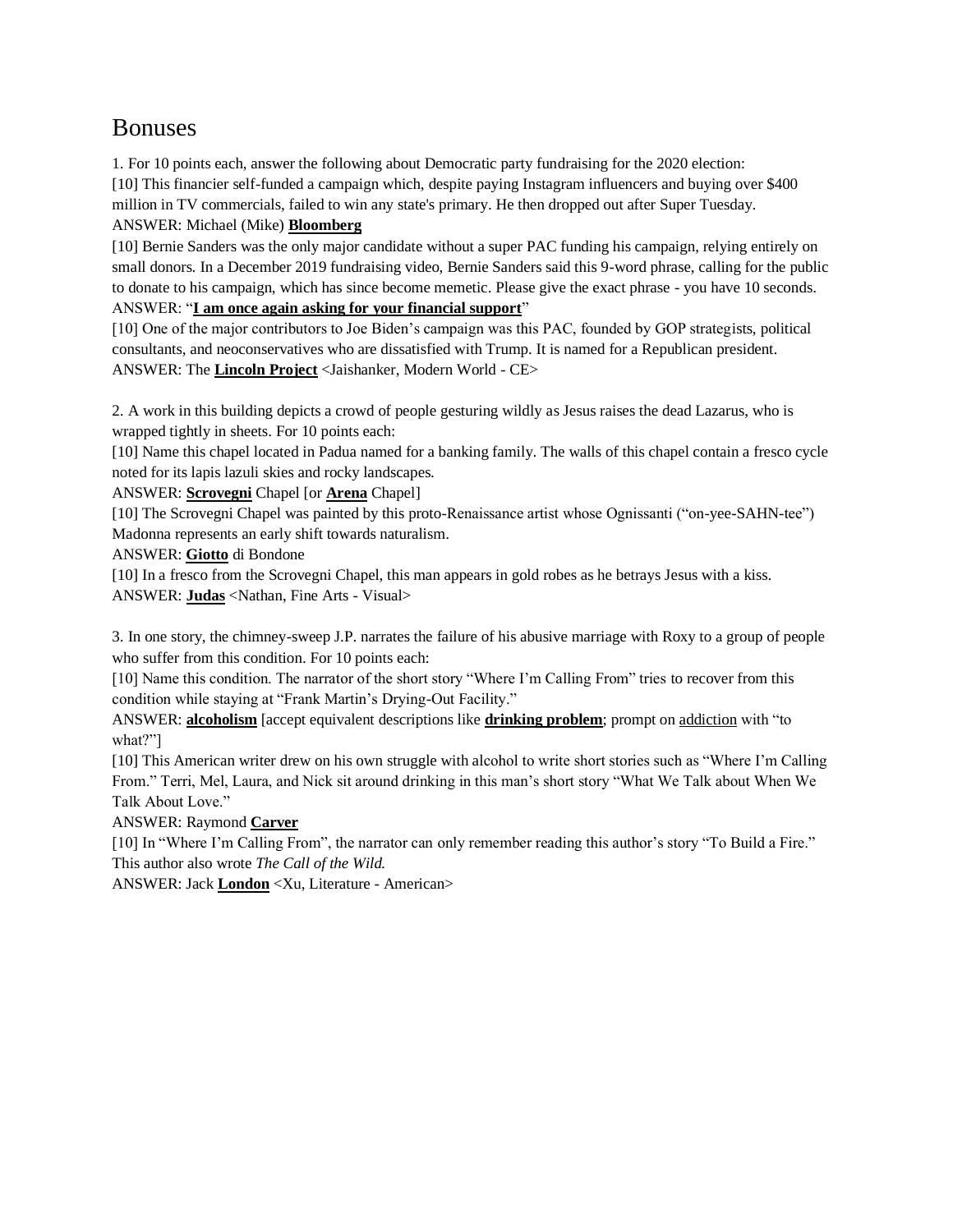4. A setup of graphite electrodes with a biofilm of *Shewanella oneidensis* can be used to characterize microbial fuel cells with this technique. For 10 points each:

[10] Name this electrochemical technique whose characteristic duck-shaped curves show the output of a ramped potential that is reversed when a set potential is reached. This technique differs from a similar "linear-sweep" variety.

ANSWER: **cyclic voltammetry** [or **CV**; prompt on voltammetry]

[10] Microbial fuel cells typically use cytochromes that can transfer electrons directly to the anode resulting in a production of this quantity. This quantity is measured against potential in cyclic voltammetry and has units of amps. ANSWER: **current**

[10] Some microbial fuel cells can use an inoculum and an exchange membrane that conducts these species to be used in wastewater treatment. The standard reduction potential of this species is zero.

ANSWER: **proton**s [or **H+**; accept **proton**-exchange membranes] <Calin, Science - Chemistry>

5. In one of this composer's compositions, the devil does not sing, but rather shouts all of his lines, as the composer thought singing to be a purely divine ability. For 10 points each:

[10] Name this composer of *Ordo Virtutum*, possibly the oldest surviving medieval morality play.

ANSWER: **Hildegard** of Bingen [or **Hildegard** von Bingen; or Saint **Hildegard**; or the **Sibyl of the Rhine**] [10] Hildegard's choral works are good examples of monophony, the preferred musical texture of this religious organization until the Council of Trent. This organization officially canonized Hildegard in 2012. ANSWER: the Roman **Catholic Church**

[10] This Italian composer's *Pope Marcellus Mass* supposedly convinced the Council of Trent to embrace polyphony.

ANSWER: Giovanni Pierluigi da **Palestrina** <Prasad, Fine Arts - Auditory>

6. In 1405, the Yongle Emperor of the Ming Dynasty sent out his envoy Yin Qing to this sultanate to help establish it as a tributary state. For ten points each:

[10] Name this sultanate which ruled the southern Malay Peninsula. It was named for a city which, in turn, names a strategically important waterway through which much trade flowed from East Asia to the Indian Ocean. ANSWER: **Malacca** Sultanate [or Kesultanan Melayu **Melaka**]

[10] The founder of the Malacca Sultanate, King Parameswara, converted from Hinduism to Islam after the fall of his kingdom in this modern-day country located near the Malay Peninsula, whose name means "Lion City."

ANSWER: **Singapore** [or **Singapura**; accept Kingdom of **Singapura**; accept Kerajaan **Singapura**]

[10] The Kingdom of Singapore fell to this empire founded by Raden Wijaya in 1293. This empire's prime minister Gajah Mada slew the entire court of the Sunda Kingdom during the rule of its king Hayam Wuruk. ANSWER: **Majapahit** Empire <Nathan, History - World History>

7. For 10 points each, name these characters whom Prometheus meets while chained in the Caucasus:

[10] In Aeschylus's *Prometheus Bound*, he is visited by this uncle of his, a Titan who is said to circle the world. The play's chorus consists of nymphs born to Tethys and this Titan.

ANSWER: **Oceanus** [or **Ocean**, or **Okeanos**]

[10] In another episode, Prometheus meets this daughter of Inachus and tells her where to continue her journey. Throughout her wanderings of the Earth, she is pursued by a gadfly sent by Hera.

#### ANSWER: **Io**

[10] Prometheus is eventually freed from his chains by this hero, who shoots the eagle who torments him. This hero also used his bow to shoot down the Stymphalian Birds in one of the 12 tasks ordered by his cousin Eurystheus. ANSWER: **Heracles** [or **Hercules**] <Kaashyap, Belief - Mythology>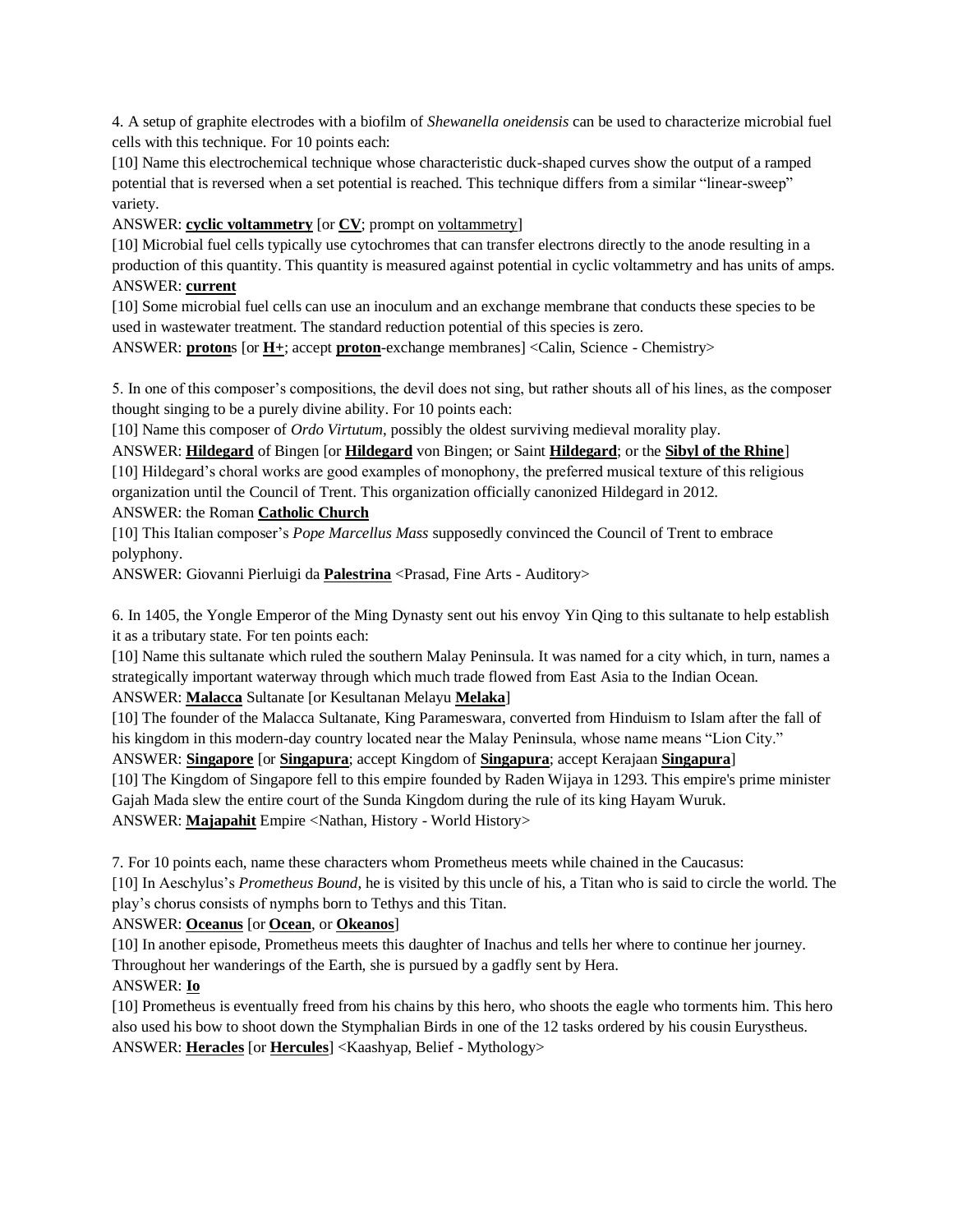8. Delayed umbilical cord separation is associated with defects in the adhesion of these cells. For 10 points each: [10] Name these white blood cells whose nuclei characteristically have two to five distinct segments or lobes.

#### ANSWER: **neutrophil**s

[10] Research has shown that in patients with this condition, neutrophil extracellular traps are aberrantly activated in the intervillous space, leading to placental hypoxia. This pregnancy disorder can cause seizures if untreated.

## ANSWER: **pre-eclampsia**

[10] Neutrophil hypersegmentation is a diagnostic feature of megaloblastic anaemia, which is caused by a deficiency of this B vitamin that has a central cobalt atom.

ANSWER: vitamin **B12** [accept **cobalamin**] <Calin, Science - Biology>

9. One album by this musician includes the songs "Open Letter to Duke" and "Jelly Roll" as a reference to Duke Ellington and Jelly Roll Morton, respectively. For 10 points each:

[10] Name this artist, who included a tribute to the recently deceased saxophonist Lester Young, "Goodbye Pork Pie Hat," on his 1959 album titled for *[his last name] Ah Um*.

ANSWER: Charles **Mingus**

[10] This track from Mingus's album *Blues and Roots* opens with a long baritone sax solo. Another track with the same name was famously performed by Art Blakey and the Jazz Messengers and composed by Bobby Timmons. ANSWER: "**Moanin'**"

[10] Mingus was a player of this string instrument, which is often plucked in jazz to produce a "walking" line. ANSWER: double **bass** <Prasad, Fine Arts - Other>

10. *Alcanivorax borkumensis* can be used in bioremediation strategies for the cleanup of these events by forming biofilms around petroleum droplets. For 10 points each:

[10] Name these disastrous events that can be cleaned up using dispersants and containment booms such as the one that occurred on the *Deepwater Horizon* drilling rig.

ANSWER: **oil spill**s [accept Deepwater Horizon **oil spill**]

[10] Another organism used for the degradation of BTX in the cleanup of oil spills was the *putida* species of this genus. The *aeruginosa* species of this genus creates biofilms via quorum sensing.

ANSWER: *Pseudomonas* [accept *Pseudomonas putida* or *Pseudomonas aeruginosa*]

[10] *Pseudomonas putida* and *Alcanivorax borkumensis* are used in oil spill bioremediation by breaking down the polycyclic aromatic form of these compounds like naphthalene. Linear examples of these compounds are also a minor component of petroleum.

ANSWER: **hydrocarbon**s [accept polycyclic aromatic **hydrocarbon**s or **PAH**s] <Calin, Science - Applied/Eng>

11. In one of this author's novels, a character's bicycle tire deflates while riding to the house of Major Callendar. For 10 points each:

[10] Name this author who wrote a novel in which Ronny Heaslop breaks up with Adela Quested after she withdraws her rape accusation towards Dr. Aziz, titled *A Passage to India.*

## ANSWER: E. M. **Forster** [or Edward Morgan **Forster**]

[10] Forster also wrote this novel in which Lillia Herton falls in love with the Italian Gino and decides to stay in Italy, much to the dismay of the Carella family. This novel is named for a line from Alexander Pope's *An Essay on Criticism* describing a place in which "fools walk in."

## ANSWER: *Where Angels Fear to Tread*

[10] In *Where Angels Fear to Tread,* Lillia's infant son is killed by one of these things. After killing a child with one of these objects, the Marquis tosses a gold coin to the boy's family in Charles Dickens' *A Tale of Two Cities*. ANSWER: horse-drawn **carriage** [do not accept or prompt on answers like "wagon" or "cart"] <Chen, Literature - British>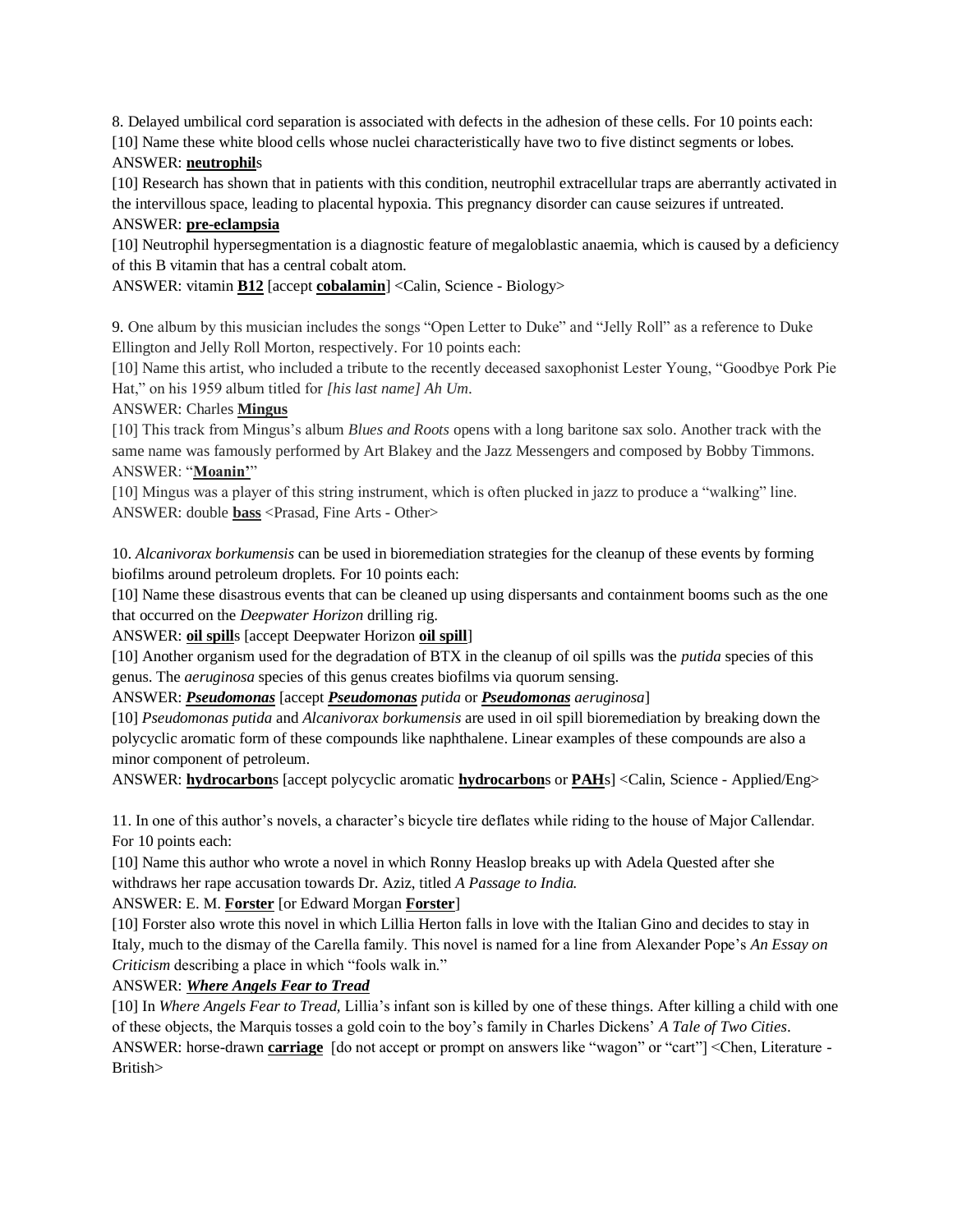12. Answer the following about the illustrious career of Colin Campbell, for 10 points each:

[10] Campbell first saw action at the 1808 Battle of Vimeiro during this war, where the Duke of Wellington attempted to stop Napoleon's invasion of Spain and Portugal

ANSWER: **Peninsular** War [or **Peninsular** Campaign]

[10] Later in his career, Campbell served in India, where he helped to relieve the 181 day long siege of this city during the Sepoy Mutiny.

ANSWER: Siege of **Lucknow**

[10] Towards the end of his life, Campbell served in the Crimean War, where he led this group of soldiers that repulsed a Russian cavalry charge during the Battle of Balaclava. They are referred to by a nickname that indicates features of their uniforms and formation.

ANSWER: The **Thin Red Line** [do not accept or prompt on partial answers] <William Wang, History - European>

13. Tablets of Visitation are prominently displayed in places of worship for this religion, often in multiple languages such as English and Arabic. For 10 points each:

[10] Name this religion whose temples include the "Mountain of Light" found on the slopes of Mount Carmel. It is governed by a nine-membered council which is elected every five years.

#### ANSWER: **Baha'i** faith

[10] The Baha'i religion is led from the Universal House of Justice which, like the Shrine of the Bab, is in this country's city of Haifa. The remains of Baha'u'llah are housed near its city of Acre.

### ANSWER: **Israel** [or State of **Israel**, or Eretz **Yisra'el**]

[10] The Baha'i principle of governance by elected Spiritual Assemblies is outlined in this book, as are most other core laws of Baha'i. Its name literally translates as "the most Holy book."

ANSWER: *Kitáb-i-Aqdas* [or *al-Kitāb al-Aqdas*] <Kanigicherla, Belief - Religion>

14. After hearing a character's plan of making another character dress as a woman, a group of characters in this play asks "what is wisdom" before stating that "what's good is always loved." For 10 points each:

[10] Name this play. An African author wrote an adaptation of this Greek play subtitled "the communion rite" that involves a second group of slaves as the chorus.

ANSWER: *The Bacchae* [by Euripides]

[10] In *The Bacchae*, after Agave kills Pentheus, she believes that her son's head is the head of this animal. Another play titled for this animal features the "Dance of the Lost Traveler," where four women pretend to be a car's wheels. ANSWER: **lion** [accept *The Lion and the Jewel*]

[10] This Nigerian author created the "communion rite" in his adaptation of *The Bacchae,* but is more famous for his plays *The Lion and the Jewel* and *Death and the King's Horseman.* 

ANSWER: Wole **Soyinka** <Chen, Literature - World>

15. Answer the following about battles at Issus. For 10 points each:

[10] This Macedonian conqueror defeated Darius III at the 333 B.C. Battle of Issus. His realm was split by the Diodochi after his death in Babylon.

ANSWER: **Alexander** the **Great** [or **Alexander III**; prompt on Alexander]

[10] This Roman Emperor from Libya defeated his rival Pescennius Niger at the 194 A.D. Battle of Issus. He founded a namesake dynasty whose emperors included his son, Caracalla.

ANSWER: Lucius **Septimius Severus** [prompt on Septimius; prompt on Severus]

[10] The Third Battle of Issus, between the Byzantines and Sassanids, actually occurred in this region. A tax collector and Praetorian prefect who feuded with Theodora had an epithet indicating that he was from this region. ANSWER: **Cappadocia** [accept John the **Cappadocia**n] <Kaashyap, History - Ancient>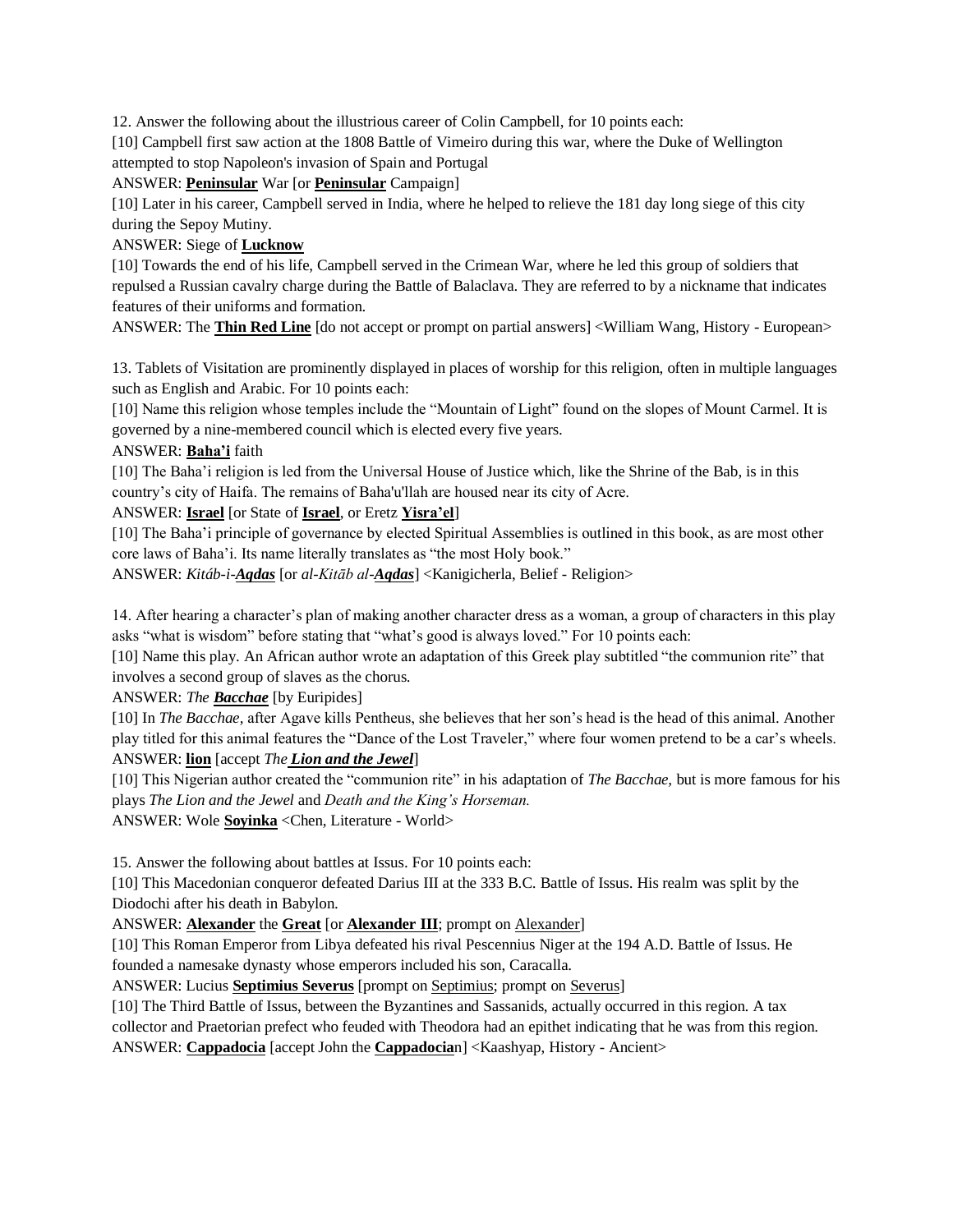16. In October 2019, Google announced that its Sycamore machine took 200 seconds to compute a result that would take 10,000 years on an ordinary supercomputer. For 10 points each:

[10] Sycamore was made of fifty-four of these informational units, which represent a two-level system and can take on a superposition of values of 0 and 1.

ANSWER: **qubits** ("cue-bits") [or **quantum bit**s; do NOT accept or prompt on "bits"]

[10] Sycamore was one of these devices, which use entanglement and superposition to speed up calculations. The qubit is the informational unit in these devices.

ANSWER: **quantum computer**s [prompt on computers]

[10] One obstacle to building commercial quantum computers like Sycamore is the difficulty of controlling this quantum phenomenon, in which a system becomes entangled with its environment.

ANSWER: quantum **decoherence** [do NOT accept or prompt on "coherence"] <Paul, Science - Physics>

17. For 10 points each, name the following logical fallacies which, unsurprisingly, are rather common in politics: [10] This sort of argument, whose Latin name means "to the person," refers to a tactic of sidestepping an opponent's actual argument and attacking their personal characteristics instead.

ANSWER: argumentum **ad hominem**

[10] This variant of logical fallacy challenges the opponent's position by referring to alleged hypocrisy without actually refuting his or her argument. Its name refers to two words which commonly precede such statements. ANSWER: **whataboutism** [accept **tu quoque**; prompt on double standard or unclean hands]

[10] This two-word Latin phrase can be used to refer to a variety of logical fallacies, such as begging the question, assuming a conclusion, or circular reasoning. Its name means "asking for the first thing."

ANSWER: **petitio principii** <Nathan, Modern World - Misc. Academic>

18. In his book *The Utopia of Rules*, David Graeber cites this novel as the paradigm of bureaucratic literature because it emphasizes the "comic senselessness of bureaucratic life" with violent undertones. For 10 points each: [10] Name this novel which contains a parable about a man who spends years trying to pass through a gate to gain entry to the law, only to be denied entrance by the gatekeeper.

ANSWER: *The Trial* [accept *Der Prozess*]

[10] This author of *The Trial* also wrote about Gregor Samsa in *The Metamorphosis*.

ANSWER: Franz **Kafka**

[10] Graeber also cites this man's novel about the government official Mark-Alem, whose ministry is responsible for studying dreams. This Albanian author also wrote about a colonel who is sent to gather the bones of his countrymen in *The General of the Dead Army*.

ANSWER: Ismail **Kadare** <Zhang, Literature - European>

19. This phenomenon has come under discussion increasingly over the past 10 years with an increase in school resource officers across the United States. For 10 points each:

[10] Give the common name for this phenomenon in which minors and young adults from disadvantaged backgrounds, particularly Latino and African American boys, become disproportionately incarcerated.

#### ANSWER: **school-to-prison pipeline** [accept equivalent statements such as **school-to-prison link** or **schoolhouseto-jailhouse track** or just **pipeline to prison**]

[10] These disciplinary approaches designed to curb drug use and violence in schools have increasingly come under fire for developing exclusionary environments. A notable incident in 2010 where a Michigan kindergartener was suspended for making a finger gun highlights the strictness of these approaches.

#### ANSWER: **zero-tolerance** policies

[10] The "pipeline to prison" is often partly blamed by conservative commentators on the disparaging of this twoword phenomenon, whose "burden" John Ogbu described in an attempt to explain the racial achievement gap. This term refers to minority youth discouraging their peers from emulating children of other races.

ANSWER: **acting white** [do not accept or prompt on other answers] <Nathan, Thought - Social Science>